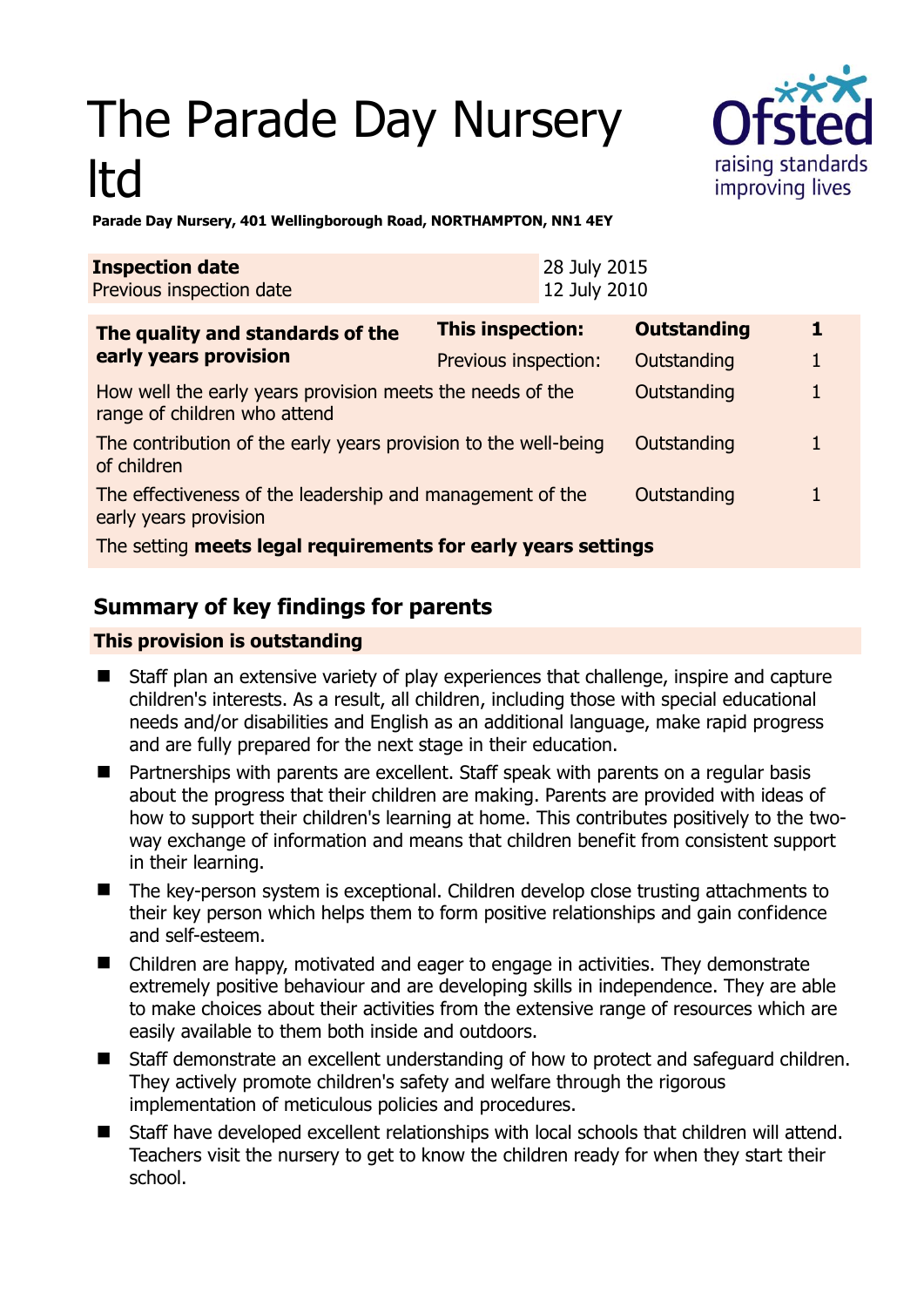# **What the setting needs to do to improve further**

#### **To further improve the quality of the early years provision the provider should:**

■ continue to devise innovative ways to cascade the exceptional practice among the staff.

## **Inspection activities**

- The inspector observed and talked with children and staff at appropriate times throughout the inspection.
- The inspector held a meeting and conducted a joint observation with the manager.
- The inspector looked at children's assessment records and a range of other documentation. This was discussed with staff at regular intervals.
- The inspector checked evidence of the suitability of staff working with children.
- The inspector took account of the views of parents and carers spoken to on the day.

## **Inspector**

Ann Lee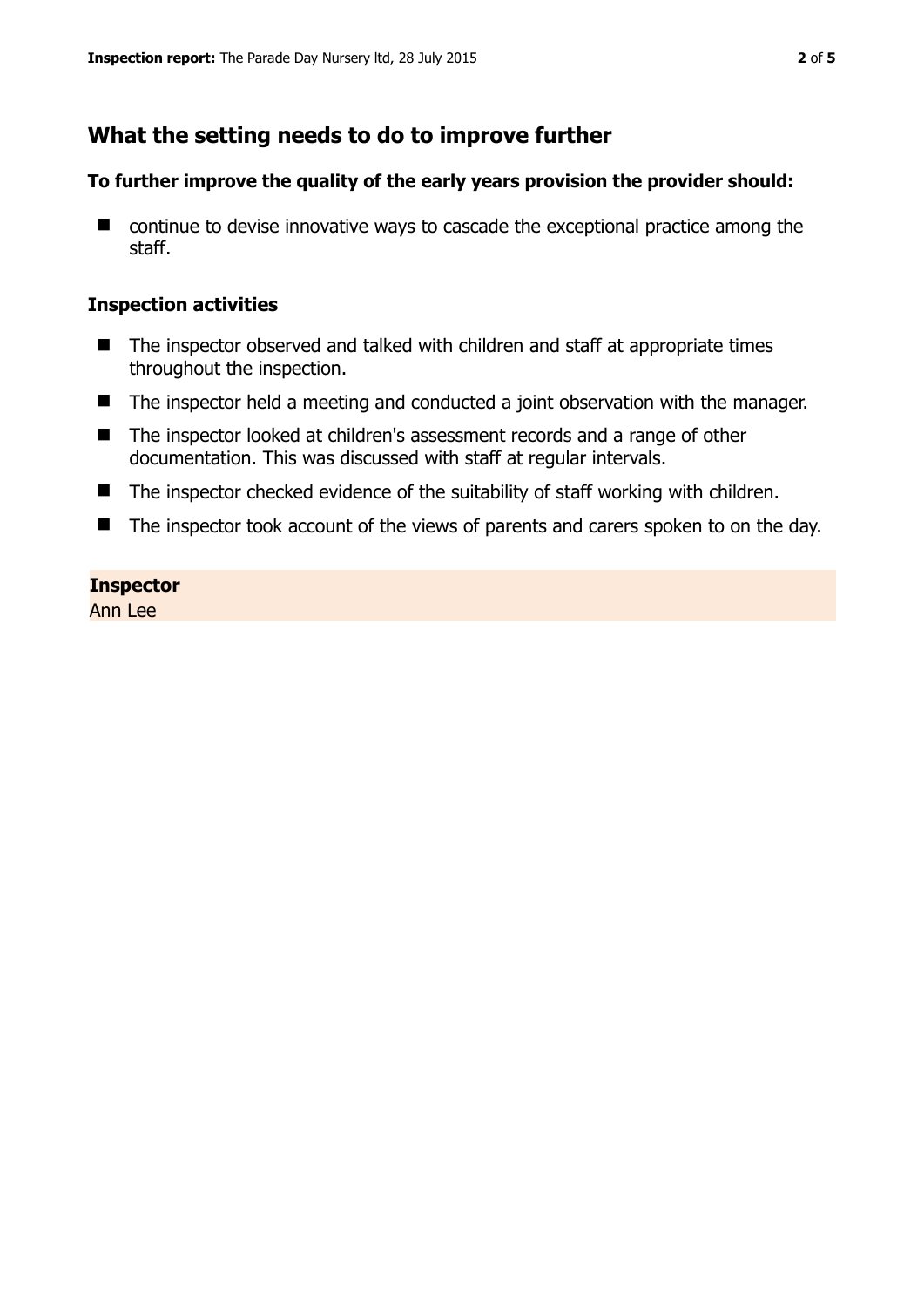# **Inspection findings**

#### **How well the early years provision meets the needs of the range of children who attend. This is outstanding**

Teaching is inspirational. Staff have an excellent knowledge of how children learn. They constantly talk to children and watch them play which helps them to understand exactly what children are interested in. Older children thoroughly enjoy listening to stories. Staff foster this interest by working with children to create their own version of a popular story. Staff take photographs of children acting out the story and use this to illustrate the nursery's own version of the story. Younger children's numeracy skills are continually promoted as they play. They count the shoes that they have placed in a line for the dolls to wear. The outdoor area enables children to develop their physical and creative skills to a very high level. This stimulating space offers children opportunities to explore different textures, such as sand and rice. Meticulous systems are in place to track the progress of children's learning. This enables any gaps to be quickly identified and additional strategies are swiftly put in place where needed.

## **The contribution of the early years provision to the well-being of children is outstanding**

Children settle into the nursery very quickly. They are exceptionally well cared for. Staff spend time with parents getting to know children's personal care routines and these are respected and adhered to. Staff create family books from photographs provided by parents, for children to look at when they need comfort or reassurance. Staff encourage children to learn how to share their toys and to take turns. They learn about the lives of children in different countries which supports an understanding of similarities and differences. Children are developing an understanding of the importance of a healthy lifestyle. Staff use innovative games to encourage children to recognise healthy foods. Children have lots of opportunities for playing in the fresh air. They regularly visit the local park where they can move freely in the wide open space.

## **The effectiveness of the leadership and management of the early years provision is outstanding**

All staff have a thorough understanding of their roles and responsibilities to meet the requirements of the Early Years Foundation Stage. The manager ensures that a robust recruitment procedure is in place, resulting in the appointment of a very high calibre of staff. She holds regular staff meetings and appraisals to help to identify areas for professional development. In addition, the manager observes the quality of the teaching skills of staff in a variety of ways and gives constructive feedback for improvement. The manager is constantly reviewing ways to ensure that exceptional practice is consistent throughout the nursery. Parents speak very highly of their children's care and learning. They value the daily contact they have with staff and the opportunities to discuss their children's progress at parents' evenings. The manager regularly and meticulously takes into account the views of staff, children and parents to identify areas that could be improved. Together, they set highly ambitious goals to achieve the exemplary standards.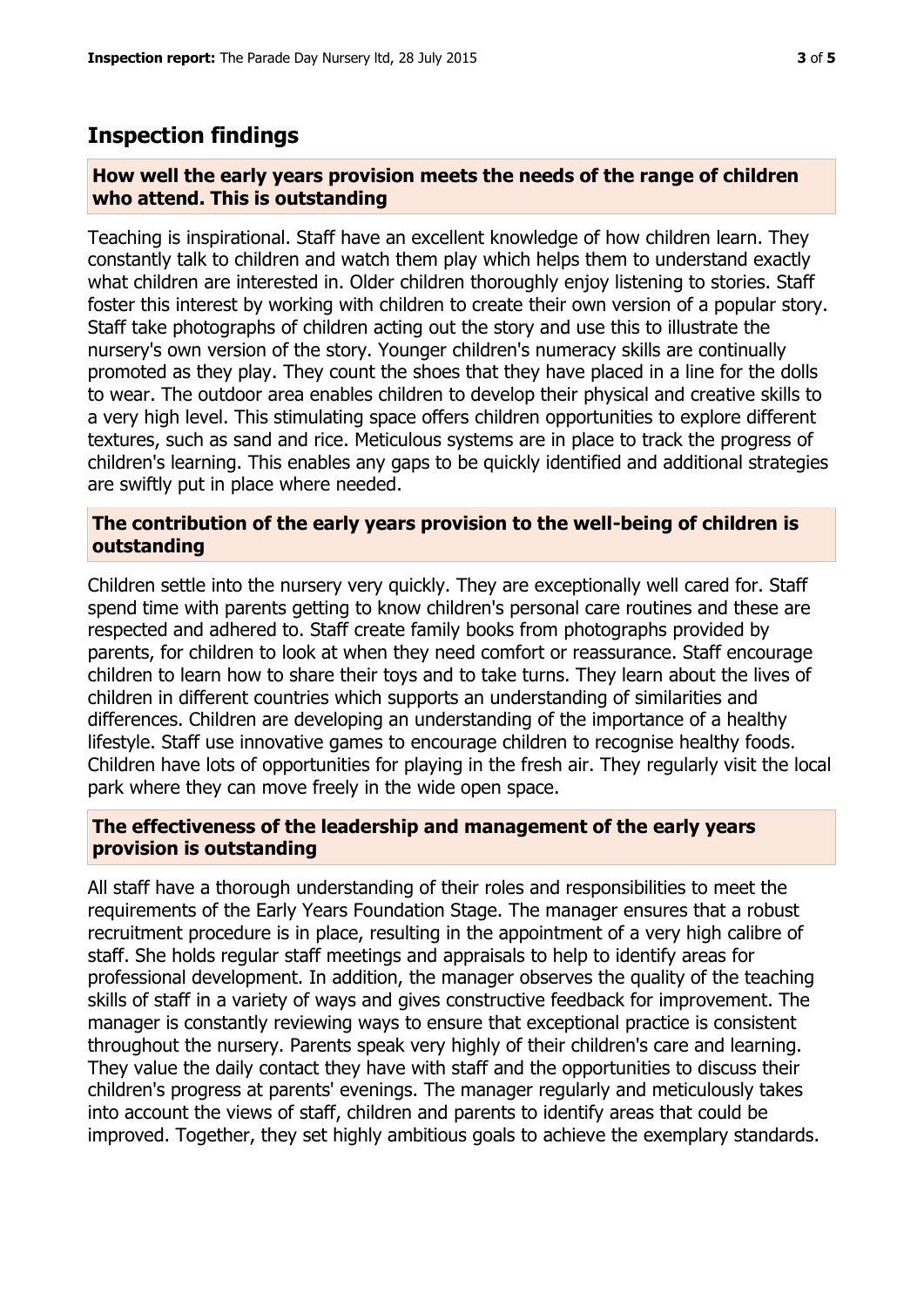# **Setting details**

| Unique reference number       | EY403458                   |  |  |
|-------------------------------|----------------------------|--|--|
| <b>Local authority</b>        | Northamptonshire           |  |  |
| <b>Inspection number</b>      | 849930                     |  |  |
| <b>Type of provision</b>      | Full-time provision        |  |  |
| <b>Registration category</b>  | Childcare - Non-Domestic   |  |  |
| Age range of children         | $0 - 5$                    |  |  |
| <b>Total number of places</b> | 60                         |  |  |
| Number of children on roll    | 120                        |  |  |
| <b>Name of provider</b>       | The Parade Day Nursery Ltd |  |  |
| Date of previous inspection   | 12 July 2010               |  |  |
| <b>Telephone number</b>       | 01604 624 641              |  |  |

The Parade Day Nursery was registered in 1983. The nursery employs 28 members of childcare staff. Of these, 18 hold appropriate early years qualifications at level 3 and above, including two with level 5 qualifications and two with level 6 qualifications. The nursery is open from 7.30am to 6.00pm Monday to Friday. The nursery provides funded early education for two-, three- and four-year-old children. The nursery supports children with special educational needs and/or disabilities and children with English as an additional language.

This inspection was carried out by Ofsted under sections 49 and 50 of the Childcare Act 2006 on the quality and standards of provision that is registered on the Early Years Register. The registered person must ensure that this provision complies with the statutory framework for children's learning, development and care, known as the Early Years Foundation Stage.

Any complaints about the inspection or the report should be made following the procedures set out in the guidance 'Complaints procedure: raising concerns and making complaints about Ofsted', which is available from Ofsted's website: www.gov.uk/government/organisations/ofsted. If you would like Ofsted to send you a copy of the guidance, please telephone 0300 123 4234, or email enquiries@ofsted.gov.uk.